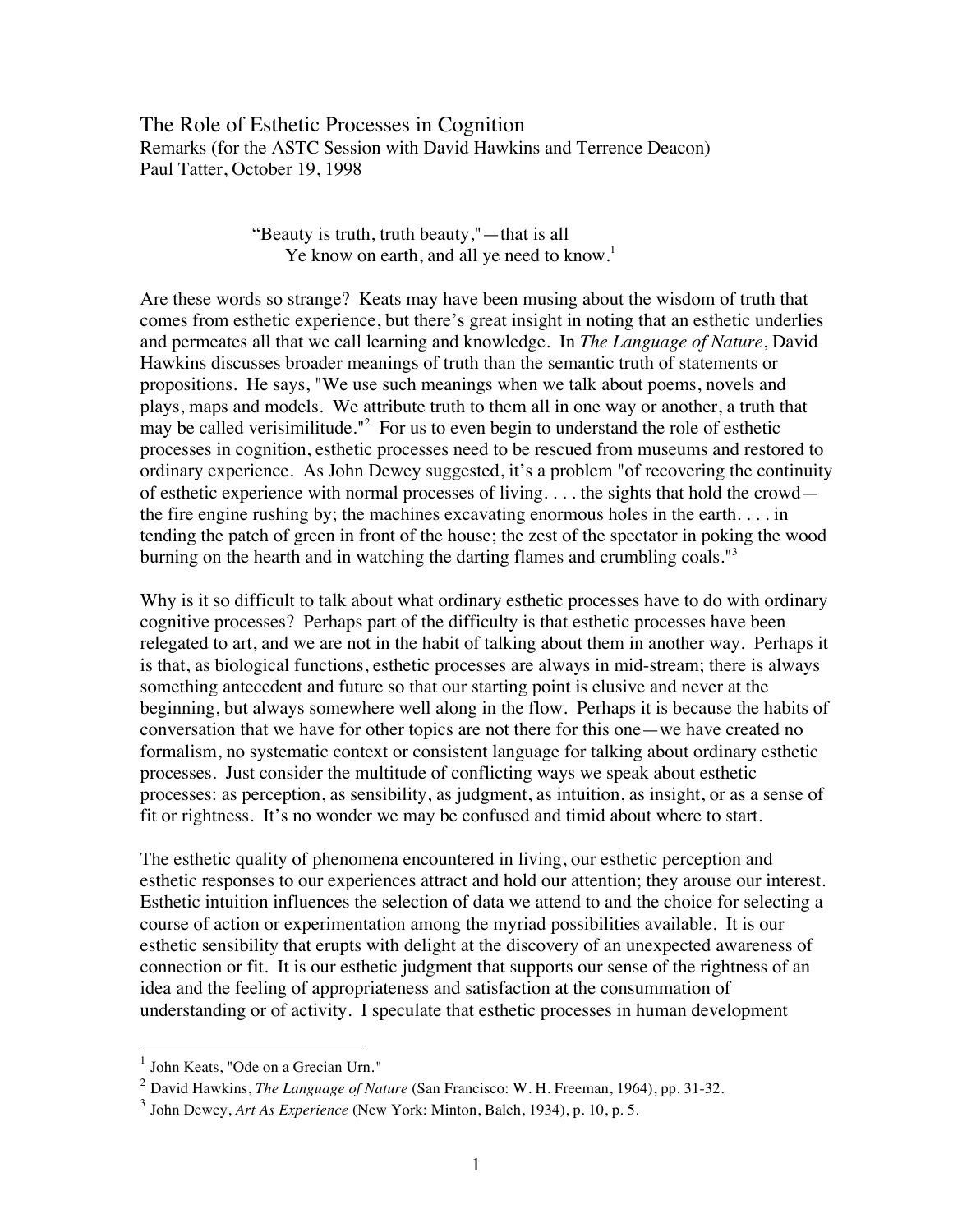function to inhibit or interrupt habitual, instrumental activity and create opportunities for thought and activity that have no immediate, directed survival or instrumental need.

In this regard, esthetic events share features with play. The esthetic inhibition of habitual activity is important to a symbol-using organism, because it allows opportunities for the growth of signs, or ideas, on their own account. It channels attentiveness to the associational features of ideas or of the meanings of signs. An esthetic habit of attention is pre-adaptive or co-adaptive to learning with symbols. Occasions that allow the relatively free association or disassociation of representations, or of elements of representations, would be of great considerable utility to a symbol-dependent species.

Images, diagrams, metaphors, mathematical equations, maps, models, analogs of all kinds are examples of iconic signs. I suspect that all symbolic thought is grounded in the esthetic association of icons, and progresses primarily through the creation of metaphors and analogies. The leaps in inference, which go beyond the symbolic information given, are evidence of esthetic, icon-associated, metaphor- and analogy-making processes at work. The leap of inference is an esthetic leap. We commonly call the means for such leaps intuition, and intuition is at root an esthetic insight or judgment.

Iconic representation comes close to regarding or treating an idea or a concept as a reality. It resembles a test or an experiment in that a sense is gotten of the value of acting on the basis of it. The American scientist and philosopher C. S. Peirce said, "The work of the poet or novelist is not so utterly different from that of the scientific man. The artist introduces a fiction ['an idea not contained in the data, which gives connections which they would not otherwise have had']; but it is not an arbitrary one; it exhibits affinities to which the mind accords a certain approval in pronouncing them beautiful, which if it is not exactly the same as saying that the synthesis is true, is something of the same general kind. The geometer draws a diagram [an icon], which if not exactly a fiction, is at least a creation, and by means of observation of that diagram he is able to synthesize and show relations between elements which before seemed to have no necessary connection."<sup>4</sup>

Esthetic is a term that applies to those components of cognition not accounted for by habits of symbolic function, such as the habits of perception, feeling, intuition, and a sense of rightness. Phenomena experienced in the relationship of these components are grounded first and last in esthetic representation. The esthetic shapes and edits our sensitivities and is the recourse for creating models and analogs of these experiences that can be re-represented in symbolic form. A question here is: What truth can we understand about something by attending to our perception of it through an esthetic experience?

A few years ago, I was watching videotape of my friend Bernie Zubrowski and some children engaged in informal science.<sup>5</sup> They were messing around with a couple of liter

 <sup>4</sup> Charles Sanders Peirce, *Collected Papers, Vol. 1*, ed. C. Hartshorne and P. Weiss (Harvard Univ. Press, 1965), p. 203 [1.383].

<sup>5</sup> Bernie Zubrowski, *Salad Dressing Physics*, (Video) Preliminary Version, Education Development Center, 1995.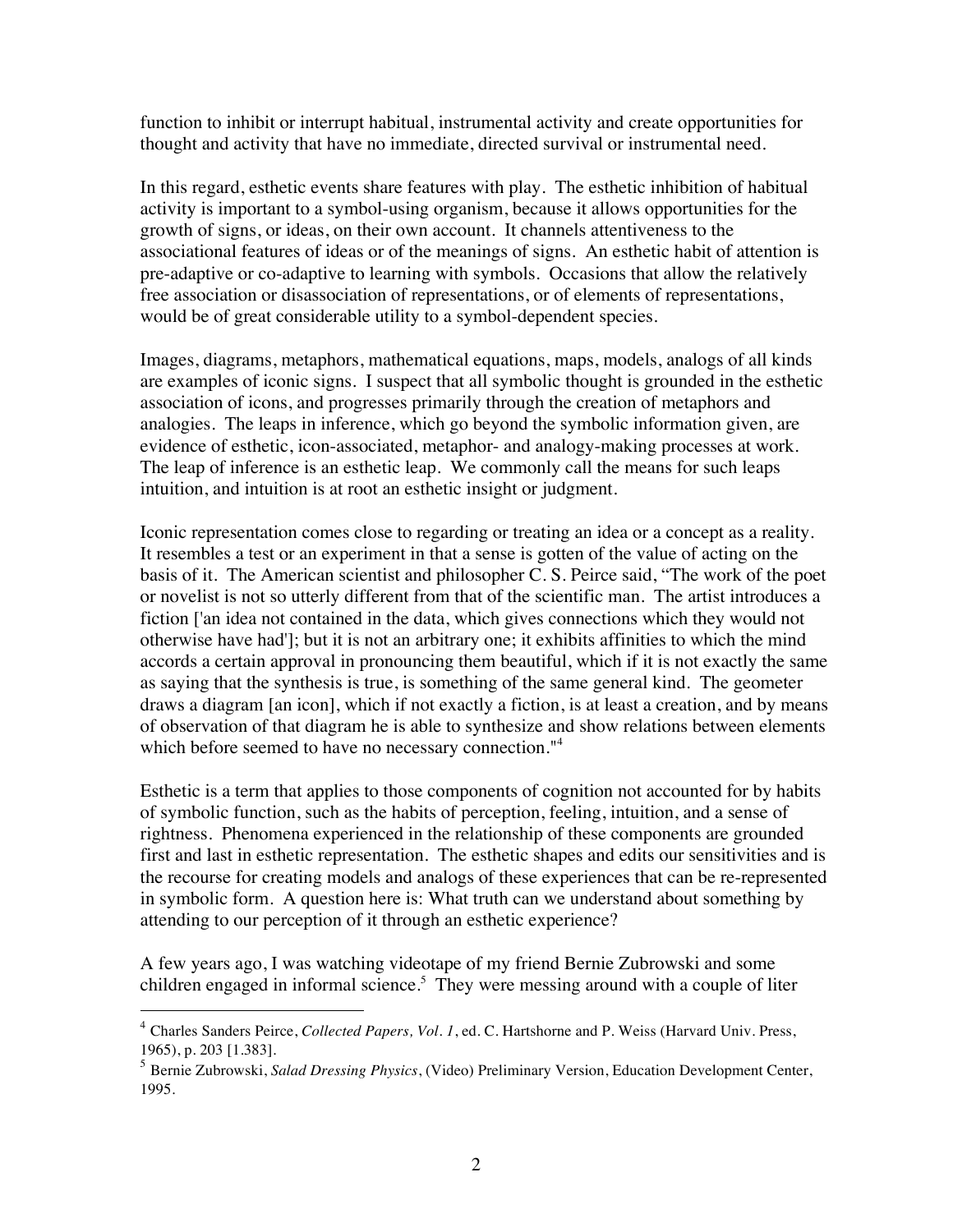soda bottles that were joined at their necks, each full of a liquid of different viscosity. "Wait! Are they both liquids? Like soap?" asked one child, searching for an analog in his experience that he could apply to the behavior of this material. He was not yet asserting the analogy; he was asking a question. He had a hunch. If they were liquids like soap, then perhaps he could anticipate their behavior, or even account for it.

Bernie confirmed that they were liquids, because they were flowing, but didn't confirm the analogy. "Oh, so they're just, like, squishy-like," the child kept searching, trying out the analog through its attributes. Bernie didn't respond to this verbally, but he did call attention to the clear liquid rising up the side of the bottle. "Just like soap!" said the child, now asserting the analogy. "How is it like soap?" asked Bernie, requesting the child to apply the analogy, or to justify it, which may or may not be the same thing. And the child responded, "I don't know." Now, that's interesting. I think he really didn't know in a way he could express symbolically. He had selected the soap analog by intuition, or feeling, by an esthetic judgment. It felt right, or at least as close to right as he had within his experience.

An important effect of an analog is that it establishes continuity between the past and the present. If there is continuity, then not only may understanding of a new experience be interpreted by the past, but the past experience may be re-examined and re-interpreted by the present. And this in turn may be applied to a new experience and so on. An analogy is traversed in both directions, which is one reason for its power in developing thought.

The development of learning and thought depends on the initial partial success and the ultimate partial failure of analogies. From the beginning we feel that analogous things are the same, but know that they are different. Saying "it's the same, only different" makes perfect sense to any child. Initially, the similarities among constituents of an analogy seem to have the most value. Ultimately, as analogies are elaborated the differences acquire equal or more value. The differences free constituents of an analog to become analogous to new experiences, to develop independently from their prior associations, yet the lingering similarities tie them together in a world-view. Experiences being the same only different are necessary for both the structure and the dynamics of scientific thought. Our tolerance for this cognitive dissonance, even more our thirst for it, and often our delight in it is grounded in the strength of our esthetic impulse.

Later on in their investigative play the children notice bubbles of one liquid rising through another, and one says, "It's like a fish blowing bubbles!—but without the fish." This makes sense to everyone there. It's interesting because the causal part of it, the fish blowing bubbles, is irrelevant to the immediate use of the analog. There is nothing like a fish making bubbles in the bottle, and even if there were, that wouldn't be the point. The children were concerned only to describe the movement of the bubbles through the liquid.

People need to make adjustments and caveats to their analogies in order to use them at all. They need to be able to say: It's the same, only different; it's like a fish blowing bubbles but without the fish. Significant advances in scientific thought have depended on such partial application of an analogy. Werner Heisenberg wrote, " It is not surprising that our language should be incapable of describing the processes occurring within the atom. . . . for